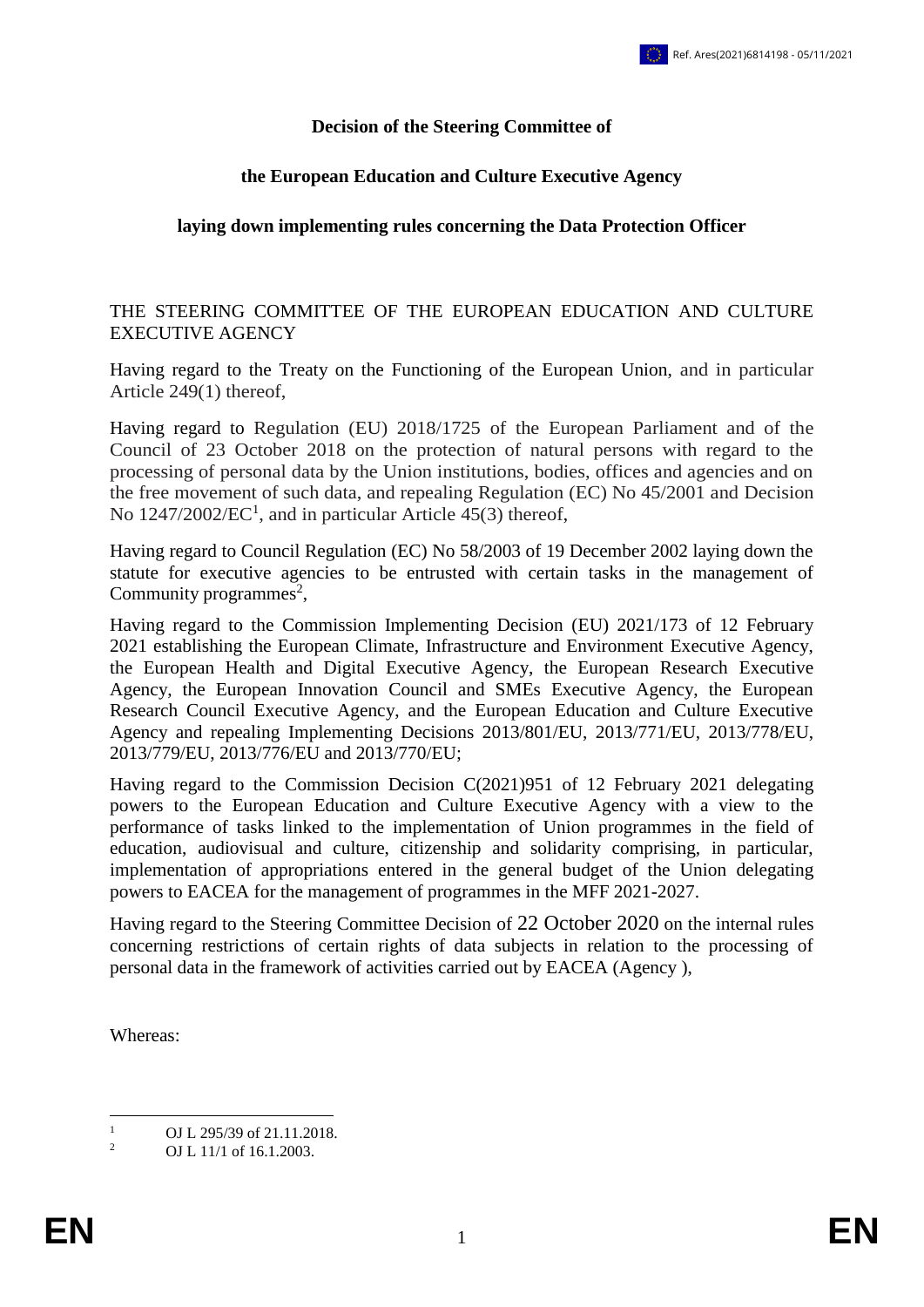- (1) In order to ensure that the data protection officer ('DPO') can properly exercise his/her function, it is necessary to determine in details his/her tasks, duties and powers. In compliance with Article 45(3) of Regulation (EU)2018/1725, the Agency shall then adopt implementing rules.
- (2) The purpose of the implementing rules is to lay down procedures, which will enable data subjects to exercise their rights and all persons within the Agency who are involved in the processing of personal data to fulfil their obligations.
- (3) Regulation (EU) 2018/1725 assigns clear responsibilities to data controllers, in particular vis-à-vis the data subjects. With a view to ensuring that the Agency, as a controller, operates in a uniform and transparent manner with regard to its responsibilities, rules should be set out on how to identify who in the Agency is responsible for a processing operation which is carried out on behalf of the Agency. (4) In case the Agency carries out a processing operation jointly with the Commission services or other Agencies, specific arrangements should be put in place in order to determine in a transparent manner their respective responsibilities under Regulation (EU) 2018/1725, in particular responsibilities vis-à-vis the data subjects, notification to the European Data Protection Supervisor ('EDPS') and record keeping.
- (5) The Agency processes several categories of personal data for the purpose of the monitoring, investigative, auditing and consultative activities of the DPO. In particular, the Agency processes identification data, contact data, professional data and data relating to proceedings and procedures. Those data can be retained for five years after the activities are closed in accordance with the Common Commission-Level Retention List<sup>3</sup>.
- (6) In order to comply with Articles 14, 15 and 16 of Regulation (EU) 2018/1725, the Agency should inform all individuals of the monitoring, investigative, auditing or consultative tasks of the DPO that involve processing of their personal data and of their rights pursuant to Regulation (EU) 2018/1725. The Agency should inform those individuals in a transparent and coherent manner, in the form of the data protection notices published on Agency website, as well as inform each data subject concerned by a monitoring, investigative, auditing or consultative activity of the DPO.
- (7) The decision of the Steering Committee of the Agency on internal rules concerning restrictions of certain rights of the data subjects in line with Article 25 of Regulation (EU) 2018/1725 applies also to data processing operations carried out in the framework of the monitoring, investigative, auditing or consultative tasks of the DPO set out in Article 45 of that Regulation. They should apply to processing operations carried out prior to the opening of an investigation or audit, during the course of an investigation or audit, and during the monitoring of the follow-up to their outcome. Those internal rules should also apply to processing operations which form part of the tasks linked to the investigative or auditing function of the DPO, such as complaint processed and conducted by the DPO. The rules should also apply to the monitoring of the DPO and the consultations of the DPO, when the DPO provides assistance and cooperation to services outside of its administrative investigations and audits.

 $\overline{3}$ <sup>3</sup> SEC(2019)900/2.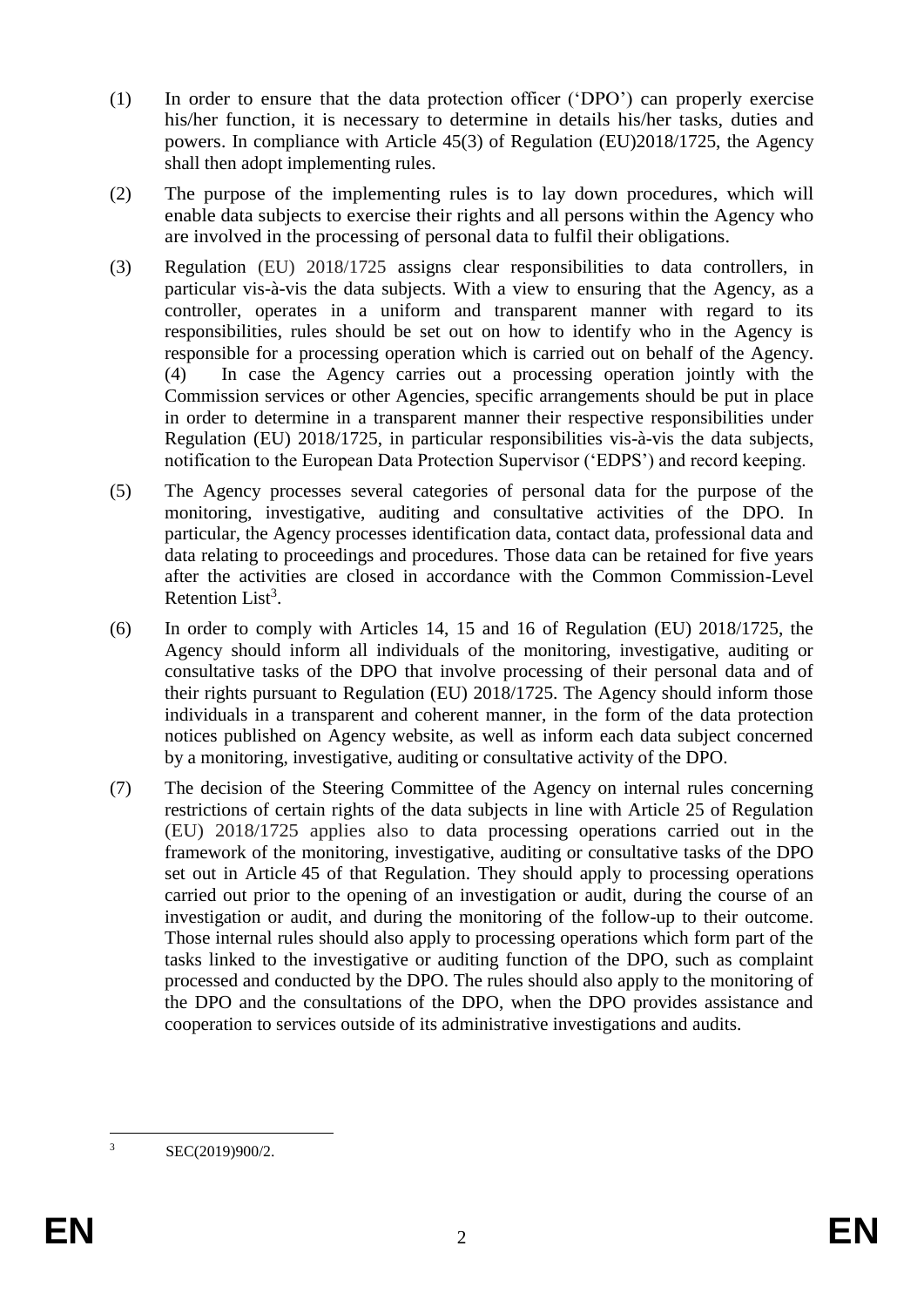### GENERAL PROVISIONS

#### *Article 1*

#### *Subject matter and scope*

- 1. This Decision provides rules and procedures for the application of Regulation (EU) 2018/1725 by the Agency, and sets out implementing rules concerning its Data Protection Officer ('DPO') and if applicable, Deputy DPOs, in compliance with Article 45(3) of the mentioned Regulation.
- 2. This Decision supplements the provisions of Regulation (EU) 2018/1725, relating to the Data Protection Officer's designation, as well as to his or her tasks, duties and powers, including the monitoring, investigative, auditing or consultative tasks of the DPO.

#### *Article 2*

#### *Controllership*

For the purposes of this Decision, the Agency shall be considered to be the Controller within the meaning of Article 3(8) of Regulation (EU) 2018/1725.

## *Article 3*

#### *Definitions*

For the purpose of this Decision, the following definitions apply:

- 1. 'Data Protection Officer' (DPO) means the person whom the Agency has designated pursuant to Article 43 of Regulation (EU) 2018/1725;
- 2. 'Deputy Data Protecion Officer (DDPO)' means the person whom the Agency has designated to support the DPO in his/her tasks;
- 3. 'EDPS' means European Data Protection Supervisor as referred to in Article 1(3) of Regulation (EU) 2018/1725;
- 4. 'DPO tasks' means the DPO tasks referred to in Article 45 of Regulation (EU) 2018/1725, in particular the monitoring, investigative, auditing and consultative tasks of the DPO;
- 5. 'Controller" is the Head of unit or Head of department responsible for the operational process whereby personal data is processed.
- 6. 'Informant' means an individual who brings a matter alleging that a breach of the provisions of Regulation (EU) 2018/1725 has taken place to the attention of the Controller or DPO, or requests that the DPO investigates matters and occurrences directly relating to the DPO's tasks, which that individual brings to the DPO's attention directly.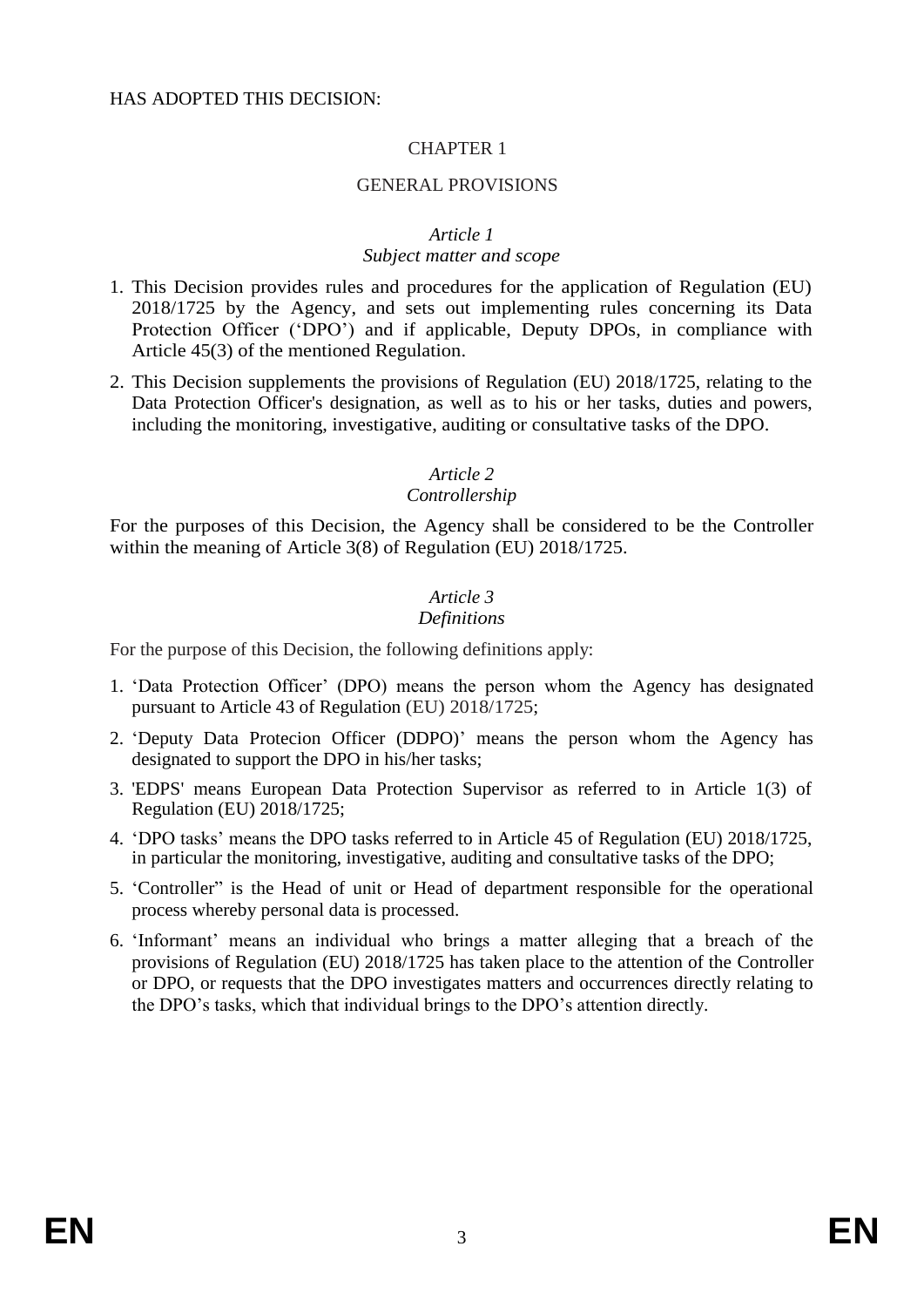#### DATA PROTECTION OFFICER

#### *Article 4*

#### *Designation and position*

- 1. The DPO shall be selected from the staff of the Agency on the basis of his/her professional qualities, including a sound knowledge of the Agency structure, and its administrative rules and procedures and proven knowledge on data protection issues.
- 2. The Director of the Agency shall appoint the DPO for a renewable term of office of 3 to 5 years, publish his/her contact details and register the DPO with the European Data Protection Supervisor.
- 3. The Director of the Agency will:
	- (a) ensure that the DPO is involved, properly and in a timely manner, in all issues that relate to the protection of personal data;
	- (b) support the DPO in performing the tasks referred to in Article 45 by providing resources necessary to carry out those tasks, including support from internal IT experts and access to personal data and processing operations, and to maintain his or her expert knowledge up to date (via access to trainings, etc.);
	- (c) ensure that the DPO can carry out his or her tasks and duties in an independent manner in accordance with Article 44(3) of Regulation (EU) 2018/1725;
	- (d) if the DPO fulfils other tasks and duties, ensure that any such tasks and duties do not result in a conflict of interests.
- 4. Without prejudice to such independence, the DPO:
	- (a) must be a statutory staff member of the Agency;
	- (b) could be assigned to a specific Unit or its equivalent, for administrative purposes;
	- (c) will be assessed annually by the Agency Director on the performance of his/her tasks and duties as DPO;
	- (d) may request the Agency Director to require feedback from the EDPS on the DPO's performance in the context of his or her co-operation with other DPOs.
- 5. Any Controller must ensure that the DPO is kept informed without delay:
	- (a) when an issue arises that has, or might have, data protection implications;
	- (b) in respect of all Agency management communications with internal and external parties relating to the application of Regulation (EU) 2018/1725, notably any interaction with the EDPS.
- 6. The Director of the Agency may designate a DDPO, to whom paragraphs 1 and 2 will apply. The DDPO will support the DPO in carrying out DPO tasks and duties, and will deputise in the event of the DPO's absence.
- 7. Any staff providing support to the DPO in relation to data protection issues will act solely on the DPO's instructions.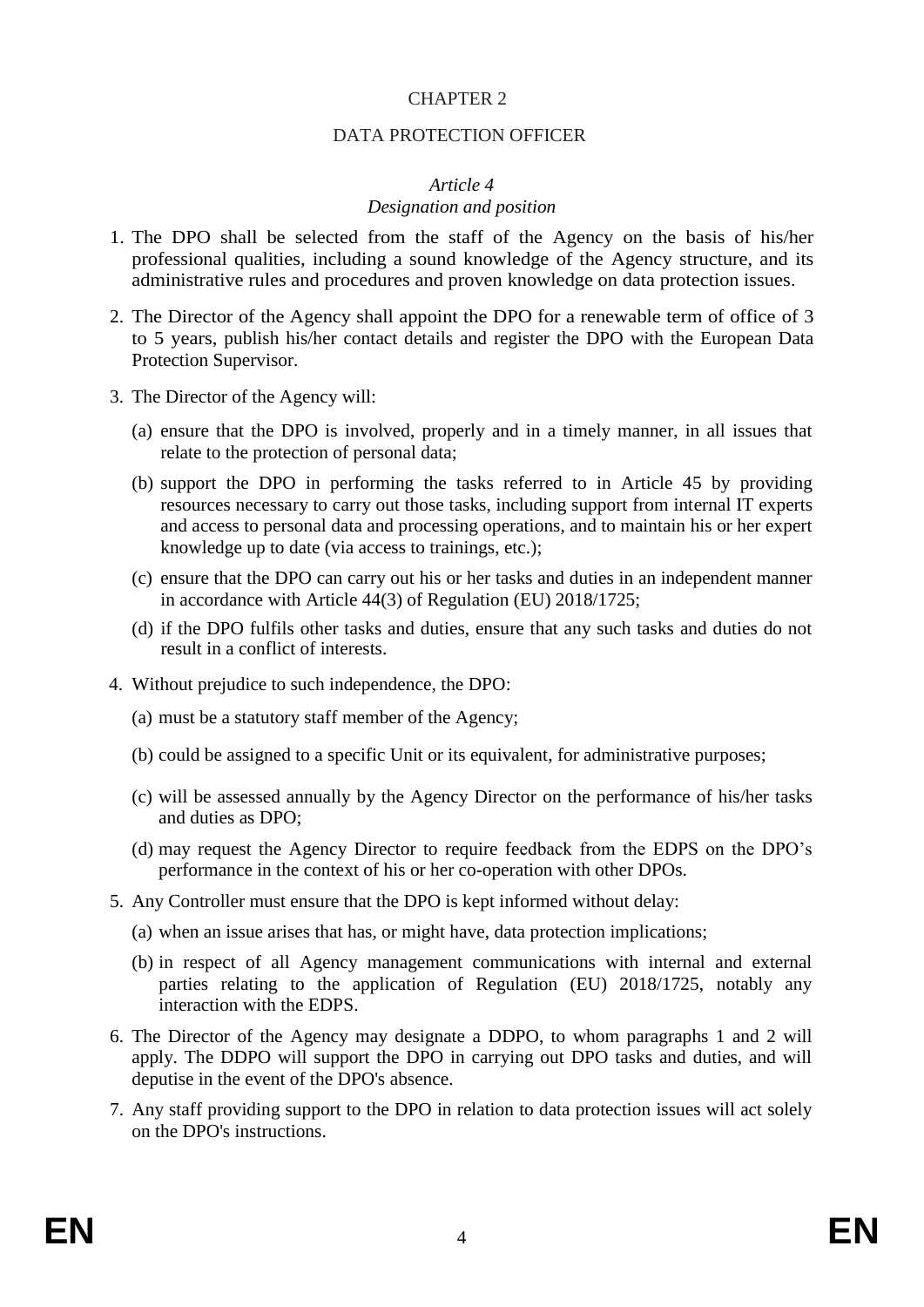## *Article 5*

#### *Tasks and duties*

- 1. Without prejudice to the tasks described in Article 45 of the Regulation (EU) 2018/1725, the DPO and DDPO shall:
	- (a) make recommendations and give advice to responsible staff and processors on matters concerning the application of the Regulation;
	- (b) contribute to creating a culture of protection of personal data within the Agency to ensure that who carries out processing operations implying personal data within the Agency, is informed of his/her obligations and responsibilities. To this purpose, the DPO may organise training activities or awareness raising sessions, prepare templates and develop internal policies and procedures to provide guidance;
	- (c) ensure in an independent manner the internal application in the Agency of Regulation (EU) 2018/1725 and to monitor its implementation and compliance of the policies adopted by the Controller or processor in relation to the protection of personal data in the Agency;
	- (d) assist responsible staff in the preparation of their records of processing activities. In performing their duties, the DPO/DDPO shall have access at all times to the data forming the subject-matter of processing activities and to all offices, data-processing installations and data carriers, including those of processors. The DPO shall keep the Agency's records of processing activities in a central register and shall make it publicly accessible pursuant to Article 31(5) of the Regulation.
	- (e) keep an internal register of personal data breaches within the meaning of Article 3(16) of Regulation (EU) 2018/1725.
	- (f) provide advice and assist, when requested, the responsible staff to assess the data protection risks of the processing activities under their responsibility. This includes also to provide advice and support when carrying out a data protection impact assessment, to monitor its performance pursuant to Article 39 of Regulation (EU) 2018/1725, and to consult the European Data Protection Supervisor in case of doubt regarding the need for a data protection impact assessment. The DPO will also advise on what methodology to use and contribute to selecting safeguards to apply to mitigate the risks to the rights and freedom of the data subjects, as well as on the correct implementation of the DPIA;
	- (g) provide advice, when requested, about the need for prior consultation of the EDPS pursuant to Article 40 of Regulation (EU) 2018/1725 and consulting the EDPS in case of doubt regarding the need for such a consultation;
	- (h) provide advice, when requested, about the necessity for a notification or a communication of personal data breach pursuant to Articles 34 and 35 of Regulation (EU) 2018/1725;
	- (i) respond to requests from the EDPS and, within the sphere of his or her competence, cooperate and consult with the EDPS, at the latter's request, or on his or her own initiative;
	- (j) ensure that Controllers or a designated staff acting on his/her behalf inform data subjects of their rights and obligations pursuant to the Regulation in the context of processing activities. In addition, the DPO shall support the Controller or a designated staff acting on his/her behalf in ensuring that the rights and freedoms of the data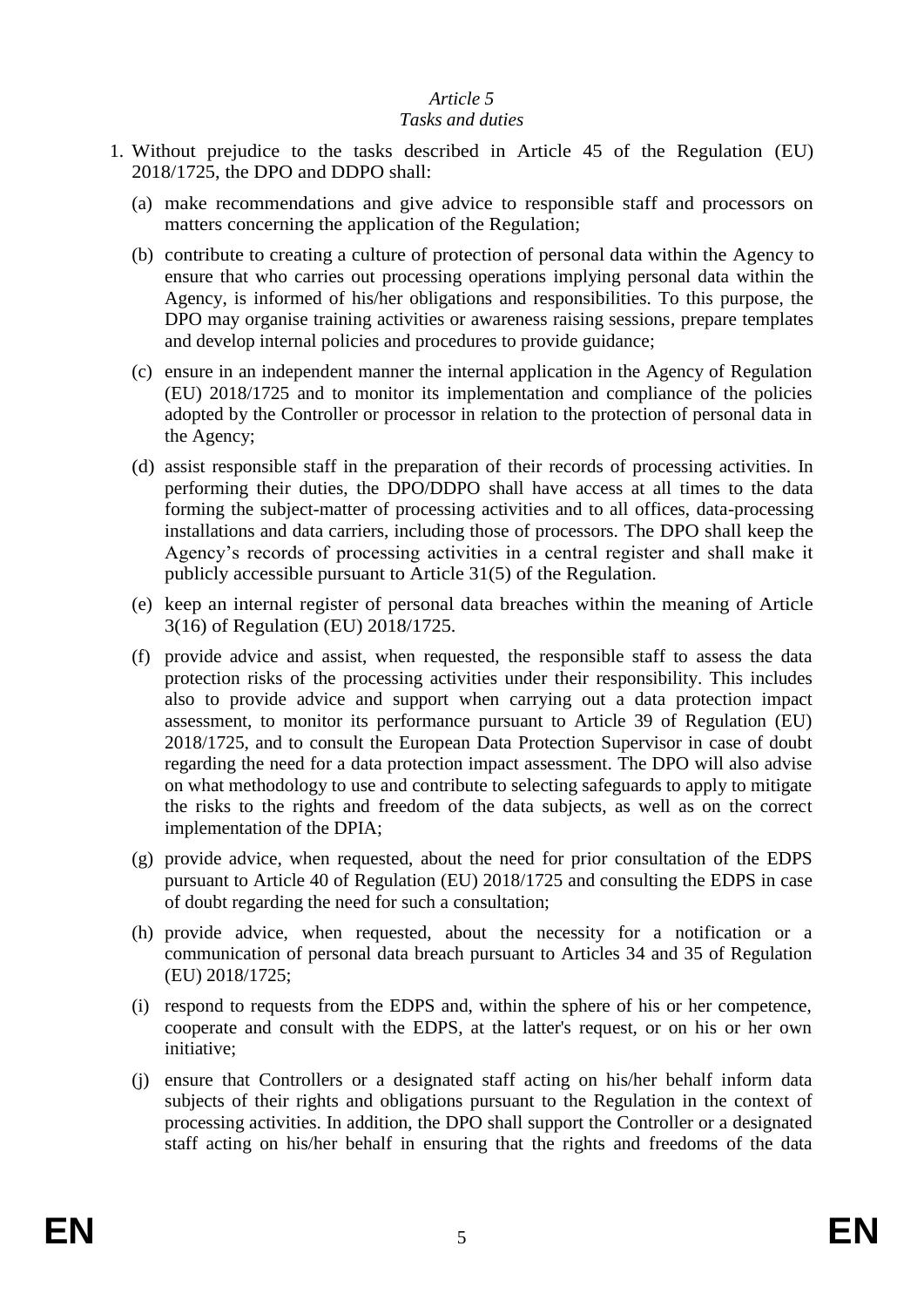subjects are unlikely to be adversely affected by the processing operations and ensure that the data subjects are informed of their rights and obligations;

- (k) handle queries or complaints on his or her own initiative or at the request of the Controller or the processor, the Staff Committee concerned or any individual, investigate matters and occurrences directly relating to their tasks and that come to their notice, and report back to the person who commissioned the investigation ('requester') or to the Controller or the processor. The DPO may keep also a confidential inventory of requests from individuals that wish to reveal their identity only to the DPO when lodging enquiries or complaints;
- 2. The DPO may be asked to represent the Agency on any issues relating to the internal application of the provisions of the Regulation. In the performance of his/her functions, the DPO shall cooperate with the data protection officers designated by the other Union institutions, agencies and bodies, in particular with the DPO of the Commission, the DPC of the parent DGs or any relevant DG and the DPOs of other Executive Agencies, in particular by exchanging experience and best practices. The DPO/DDPO shall participate in the dedicated network(s) of DPOs.
- 3. The DPO shall be considered to be the Controller for the purpose of handling personal data when performing his/her own monitoring, investigative, auditing or consultative tasks in relation to processing operations as DPO.

## *Article 6*

#### *Powers*

In performing their tasks, the DPO and the DDPO :

- (a) shall, where necessary for their tasks have access to the data relating to the matter subject to the processing operations on personal data and to all offices, data processing installations and data carriers;
- (b) may request legal opinions from the Legal Team of the Agency;
- (c) may, in the event of conflict between them and the controller relating to the interpretation or implementation of Regulation (EU) 2018/1725, inform the Director of the Agency;
- (d) may assign files to the Department or Unit or Services concerned for appropriate follow-up;
- (e) may perform investigations on request, or upon their own initiative, into matters and occurrences directly relating to their tasks;
- (f) may, when making recommendations and rendering advice:
	- call upon the Controller or the processor to comply with a data subject's request for the exercise of his or her rights pursuant to Regulation (EU) 2018/1725;
	- issue warnings to the Controller or the processor when a processing operation infringes provisions of Regulation (EU) 2018/1725, and call upon them to bring processing operations into compliance, where appropriate, in a specified manner and within a specified period;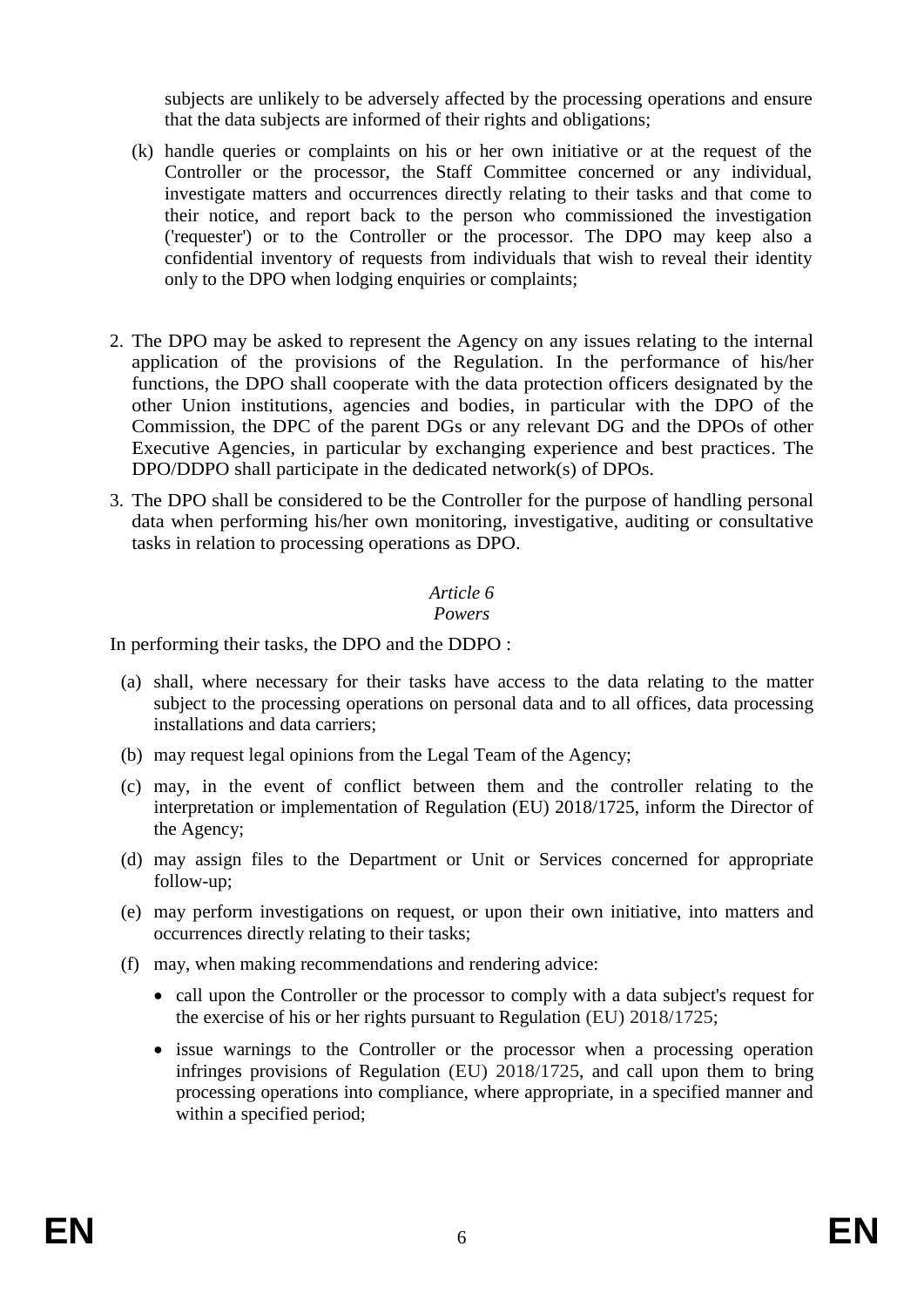- without prejudice to the EDPS's duties and powers, propose to the Director administrative measures and issue general recommendations on the appropriate application of data protection provisions;
- call upon the Controller or the processor to suspend data flows to a recipient in a Member State, to a third country or to an international organisation;
- request the Controller or the processor to report within a set deadline to the DPO on the follow-up given to the DPO's recommendation or advice;
- (g) may bring to the attention of the Director any failure of a Controller or a processor to comply with the obligations under Regulation (EU) 2018/1725 and, where appropriate, recommend that an administrative investigation be launched in view of the possible application of Article 69 of Regulation (EU) 2018/1725.
- (f) shall be consulted before decisions on requests for access to documents held by their own initiative under Regulation (EC) 1049/2001 of the European Parliament and of the Council<sup>4</sup>.

## **CONTROLLER**

#### *Article 7 Role of the Controller*

- 1. The Controller shall act on behalf of the Agency and in particular shall implement appropriate technical and organisational measures to ensure that the processing operations carried out by the Agency are performed in accordance with Regulation (EU) 2018/1725.
- 2. In particular, the Controller:
	- (a) may consult the DPO, on the compliance of processing operations, in particular in the event of doubt;
	- (b) shall receive and process all requests from data subjects and report to the DPO, on the handling of any request received from a data subject for the exercise of his or her rights;
	- (c) shall in a timely manner inform the DPO whenever an issue is under consideration that has, or might have, data protection implications;
	- (c) shall immediately inform the DPO in case of personal data breaches, and notify the data subject, when relevant. Following a risk assessment, s/he shall also notify the EDPS, if needed;
	- (d) shall prepare a record of the processing operations performed by the Agency under its responsibility under Article 31 of Regulation (EU) 2018/1725 and submit such record to the DPO in order to be included in the central register of records of the Agency;

<sup>1</sup> <sup>4</sup> Regulation (EC) No 1049/2001 of the European Parliament and of the Council of 30 May 2001 regarding public access to European Parliament, Council and Commission documents (OJ L 145, 31.5.2001, p. 43).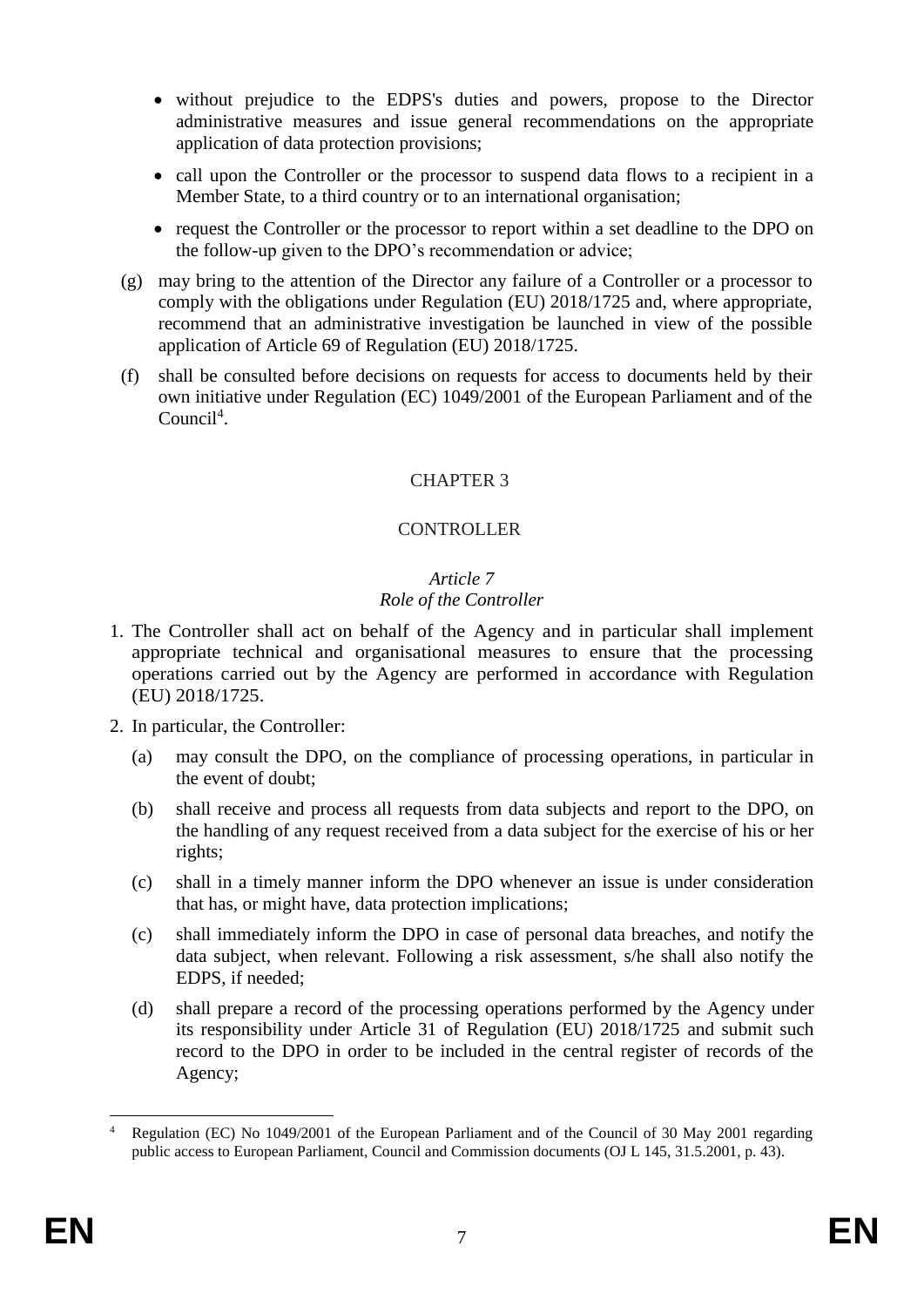- (e) shall facilitate the finalisation and ensure the proper implementation of any arrangements concluded under Article 28 of Regulation (EU) 2018/1725;
- (f) shall use only external providers who can provide sufficient guarantees to implement appropriate technical and organisational measures to comply with Regulation (EU) 2018/1725 and shall conclude proper arrangements with them in particular with regards to international transfers.

#### OTHER OBLIGATIONS AND PROCEDURES

# *Article 8*

*Information*

The Controller shall inform the DPO when it consults or informs the EDPS in accordance with Regulation (EU) 2018/1725, and in particular pursuant to Articles 40 and 41 of that Regulation. In addition, the Controller shall inform the DPO of any other direct interactions with EDPS related to the implementation of Regulation (EU) 2018/1725.

#### *Article 9*

## *Agency Staff*

- 1. Any member of Agency staff will contribute to the application of the organisational and technical measures, the confidentiality and security rules for the processing of personal data as provided for by Regulation (EU) 2018/1725 and in line with the requirement of the Staff Regulations and Commission Decision 2017/46 of 10 January 2017 on the security of communications and information systems in the European Commission. No member of the Agency staff with access to personal data will process such data other than on instructions from the Controller, unless required to do so by national or European Union law.
- 2. Any member of the Agency staff may address directly to the DPO his or her requests/queries and raise concerns regarding an alleged breach of the provisions of Regulation (EU) 2018/1725.
- 3. The Agency's staff members are encouraged to consult the DPO before lodging a complaint with the EDPS pursuant to Article 68 of Regulation (EU) 2018/1725. No one will suffer prejudice on account of having lodged a complaint with the EDPS or having brought an alleged breach of the provisions of Regulation (EU) 2018/1725 to the attention of the DPO.
- 4. In addition to the remedies laid down in Articles 63 and 64 of Regulation (EU) 2018/1725, which are available to all data subjects, the remedies laid down in the Staff Regulations of Officials of the European Union and Conditions of Employment of Other Servants of the European Union remain available to data subjects who are Agency staff members.

## *Article 10*

## *Register of the personal data processing operations*

1. With the support of the DPO, the Agency will keep a central register (the 'Personal Data Processing Operations Register' hereinafter the 'Register') of records of processing activities performed upon personal data.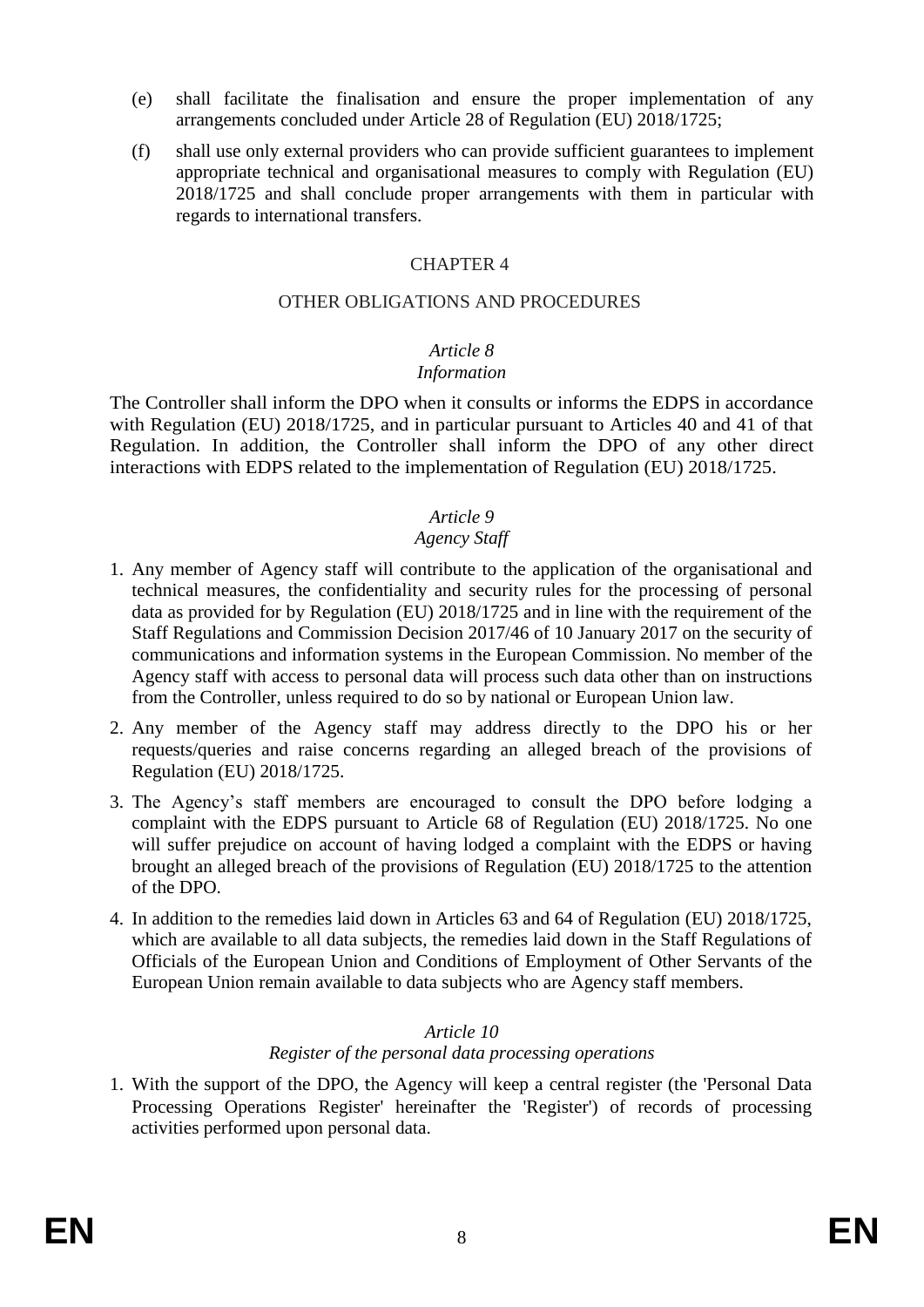- 2. The Register will contain at least the information referred to in Article 31(1 )(a) to (g) of Regulation (EU) 2018/1725 and, for reasons of transparency, will be made public. The information will be entered and updated by the Controllers and kept by the DPO. The Register will be published and regularly updated on the Agency's intranet and on the Agency's public website. However, the information in the Register may exceptionally be limited when it is necessary to safeguard the security of a specific processing operation.
- 3. The Register will serve as an index of all the personal data processing operations conducted in the Agency, providing information to data subjects and facilitating the exercise.
- 4. The DPO shall receive support from the relevant Agency Services to ensure that the Register is accessible through the public website of the Agency and on the Agency's Intranet.

## *Article 11*

## *Investigation procedure*

- 1. The requests for an investigation referred to in Article 6(e) hereabove shall be addressed to the DPO in writing. Within 15 working days following receipt, the DPO shall send an acknowledgement of receipt to the person who commissioned the investigation, and verify whether the request is to be treated as confidential, unless the data subjects concerned gives their unambiguous consent for the request to be handled otherwise. In the event of manifest abuse of the right to request an investigation, the DPO shall not be obliged to report to the requester.
- 2. The DPO shall request a written statement on the matter from the Controller who is responsible for the data-processing operation in question. The Controller shall provide their response to the DPO at the latest within 15 working days. The DPO may request complementary information from the Controller, the processor or other parties within 15 working days.
- 3. The DPO shall report back to the person who commissioned the investigation no later than three months following the receipt of the request. This period may be suspended until the DPO has obtained all necessary information that he/she may have requested.
- 4. No one shall suffer prejudice on account of a matter brought to the attention of the DPO alleging a breach of the provisions of Regulation (EU) 2018/1725.

## CHAPTER 5

## DATA SUBJECTS' RIGHTS

#### *Article 12 Exercise of data subjects' rights*

- 1. Data Subjects shall be informed about their rights and means to exercise them through the related Data Protection Notice (DPN) drafted by the Controller and published or made available to them.
- 2. Further to their right to be informed about any processing of their personal data, data subjects may approach the Controller to exercise their rights pursuant to Articles 17 and 24 of Regulation (EU) 2018/1725.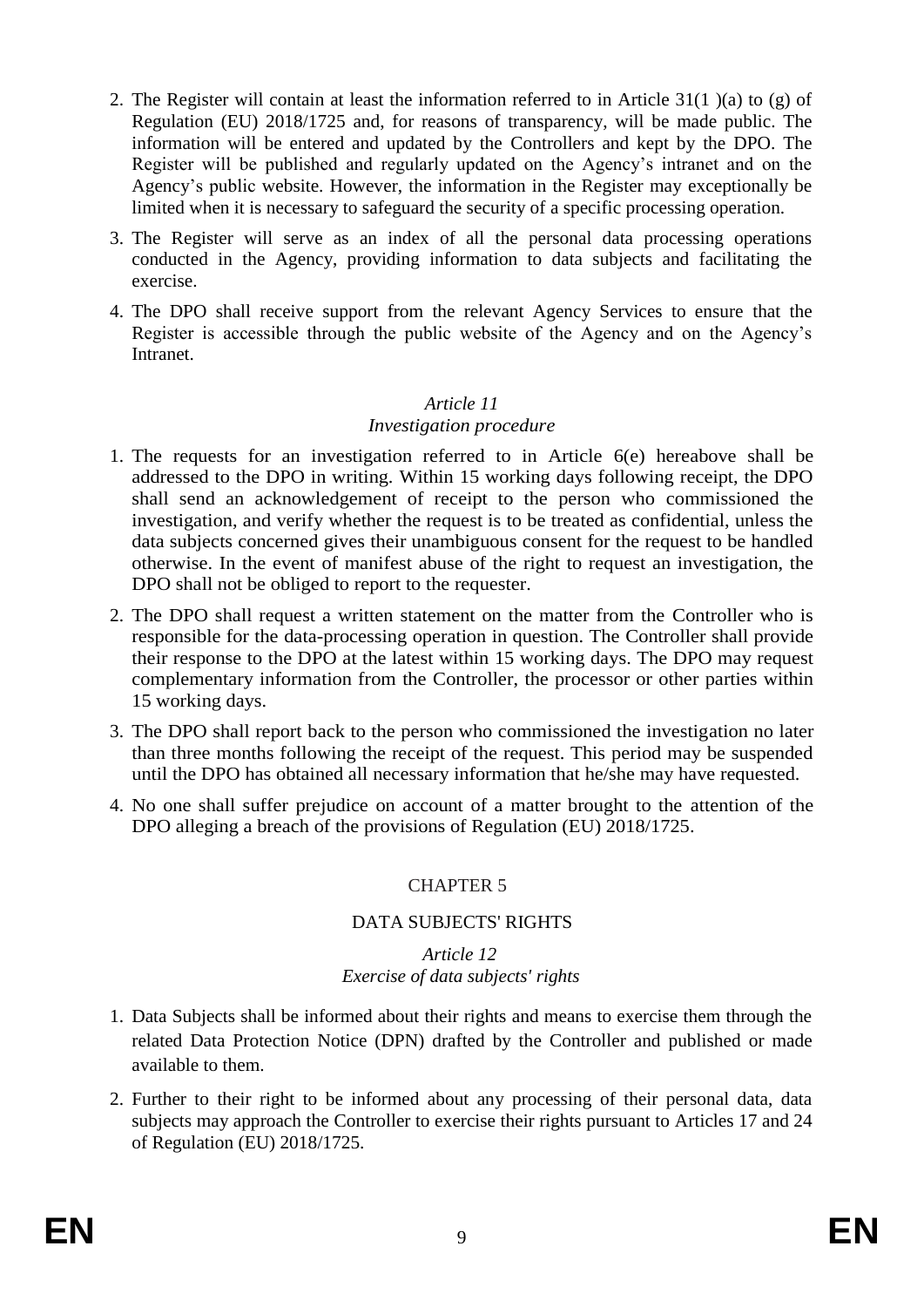- 3. In order to exercise their rights vis-à-vis the Agency, the data subjects:
	- (a) may also exercise their rights via their duly authorised representative. All information in this respect will be provided by the Controller free of charge;
	- (b) will address the requests to exercise their rights in writing to the Controller who will inform the DPO about this request as soon as possible. Upon advice from the DPO, the Controller will only grant the request if the requester's identity and, if relevant, his or her entitlement to represent the data subject have been appropriately verified. The Controller will without delay, and in any case within 1 month of receipt of the request, provide information to the data subject in writing on the action taken. That period may be extended by a further 2 months where necessary, taking into account the complexity and number of requests. The Controller will inform the data subject of any such extension within 1 month of receipt of the request, together with the reasons for the delay. If the Controller does not take action on the data subject's request, the Controller will inform the data subject without delay, and at the latest within 1 month of receipt of the request, of the reasons for not taking action and the possibility of lodging a complaint with the data protection officer and the EDPS and of seeking a judicial remedy;
	- (c) may contact the DPO in the event that the Controller does not respect either of the time limits in paragraph (b) above. If the Controller considers that the request by a data subject in exercising his or her rights is an obvious abuse, the Controller may refer the request to the DPO, who will advice on the merits of the request and the appropriate follow-up. In the event of disagreement between the data subject and the Controller, both parties will have the right to consult the DPO.

## *Article 13*

## *Applicable exceptions and restrictions to data subjects'rights*

- 1. Where the Agency exercises its duties with respect to data subjects' rights pursuant to Regulation (EU) 2018/1725, it shall consider whether any of the exceptions laid down in that Regulation apply.
- 2. Any restriction of the application of rights and obligations of data subjects shall be implemented in accordance with the Steering Committee Decision of 22 October 2020 on internal rules concerning restrictions of certain rights of data subjects in relation to the processing of personal data in the framework of activities carried out by the Agency<sup>5</sup> and shall be necessary and proportionate, taking into account the risks to the rights and freedoms of data subjects.
- 3. Where the Controller concludes that a data subject's right should be restricted, the DPO shall be informed and be provided with access to the full record of the Controller's decision to restrict the data subject's right in a specific case and any documents containing underlying factual and legal elements.
- 4. The DPO may request that the Controller reviews the application of the restrictions of the data subject's right in a specific case. The Controller concerned shall inform the DPO in writing about the outcome of the requested review.
- 5. Where the Controller restricts the communication of a personal data breach to the data subject, as referred to in Article 35 of Regulation (EU) 2018/1725, it shall record and

<u>.</u>

<sup>5</sup> OJ L 92, 17.3.2021, p. 6–14